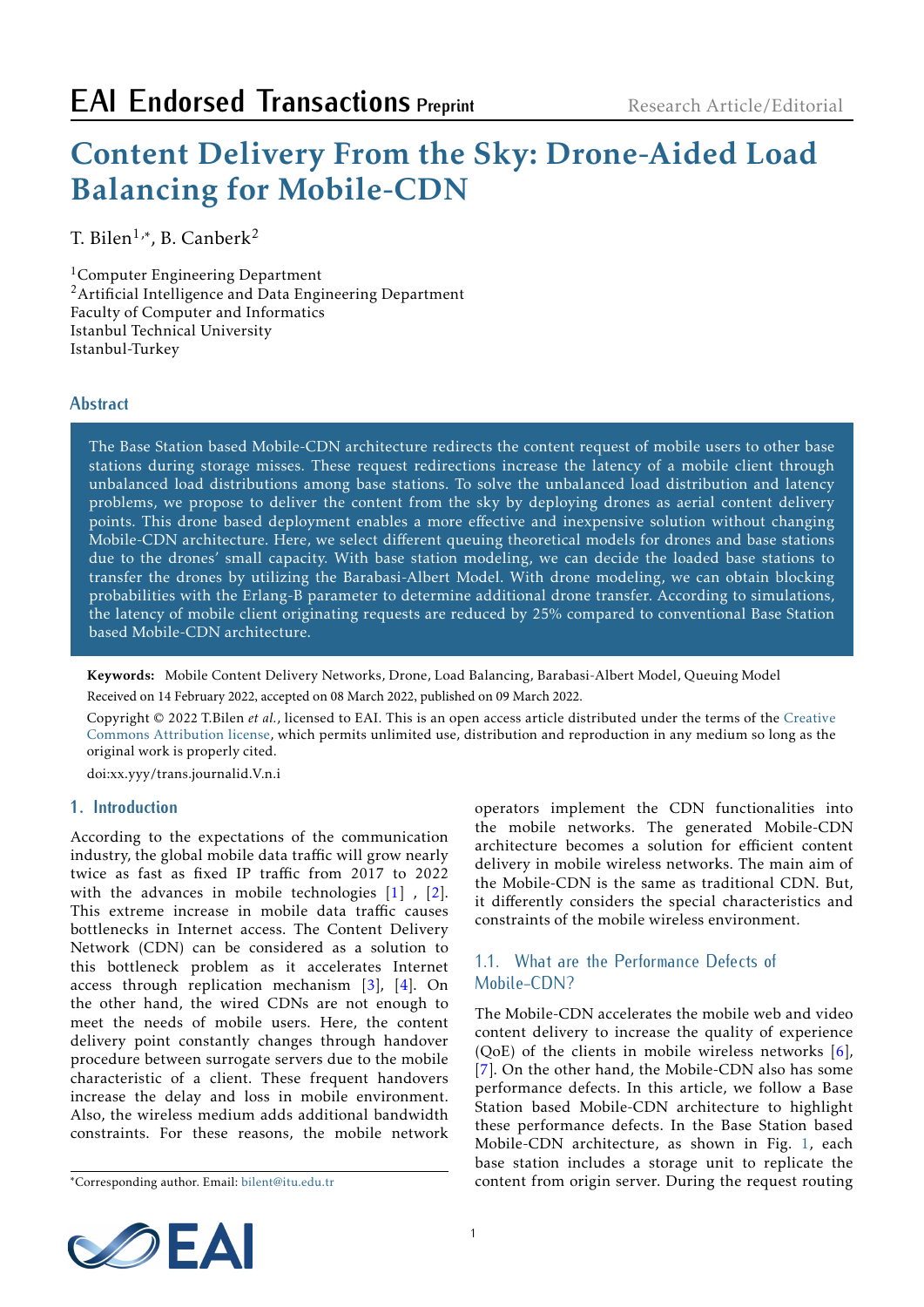<span id="page-1-0"></span>

**Figure 1.** Request routing in Base Station based Mobile-CDN.

mechanism in this architecture, the mobile client sends a content requests to the attached base station through back-haul links. If this requested content is included by the attached base station, then it is sent back to the client (*Cache Hit*). On the other hand, in the case of a Cache Miss in the storage unit of the attached base station, this content request is directed to the other neighbor base stations until it is found. Therefore, here, there are two different possibilities which are determined according to the cache hit/miss situation in the attached base station. In the next step, the requested content can be received from any neighbor base station. Additionally, if the requested content cannot be received from any base station, it is finally taken from the origin server. As a result of these steps, the based station based Mobile-CDN architecture has two different types of the content request according to the originating points. These can be called as mobile client and base station originating content requests as shown in Fig. [1.](#page-1-0)

To emphasize the performance defects, we adopt the above steps to more general Mobile-CDN architecture with a specific scenario as shown in Fig. [3a.](#page-3-0) In this scenario, we assume that the base stations *1, 2, and 4* receive content requests from different mobile clients. These three base stations direct the requests to neighbor base stations in the case of storage misses. With these redirections, the base station *3* can receive content requests from the base stations *1, 2, and 4*. These content requests increase the load on the base station *3*. On the other hand, the base station *5* can only

<span id="page-1-1"></span>

**Figure 2.** Mobile-CDN Summary.

receive base station originating content request from the base station *4*. This situation leads to unbalanced load distribution among the base stations. Therefore, the base station originating requests in base station *3* experience a high delay because of these cache misses and request redirections. Also, the latency of mobile client originating requests in base station *3* increases due to the density of the waiting base station originating requests in the queue. We are also summarized the requirement reasons (Section [1\)](#page-0-0) and performance defects (Section [1.1\)](#page-0-1) of Mobile-CDN in Fig. [2.](#page-1-1)

#### 1.2. Related Works

In the current literature, there are different Mobile-CDN solutions. The authors in  $[8]$  manage the transmission queues which receive requests from other base stations to guarantee the queuing delay. An optimization algorithm for the content placement and request redirection problems is proposed in  $[9]$ . In  $[10]$ , the deployment of Mobile-CDN serving points is motivated with their benefits for mobile network operators. The LinkNYC urban communications network is shifted to the mobile content-delivery network from traditional IP network in [\[11\]](#page-6-3). A distributed solution to content replication by considering dynamic environments and load balancing is proposed in  $[12]$ . The authors in  $[13]$  uses the special mobile devices as caching servers in Mobile-CDN architecture. A user-operated content distribution network for the mobile smartphone is proposed in [\[14\]](#page-6-6) to achieve widespread distribution of heavy content. On the other hand, the effects of the base station originating content requests on the load distributions and request latencies are not investigated by any work. Through this article, we aim to implement the drones in Mobile-CDN architecture as aerial content delivery points. In this way, we can balance the load and reduce the latencies causing from base station originating content requests.

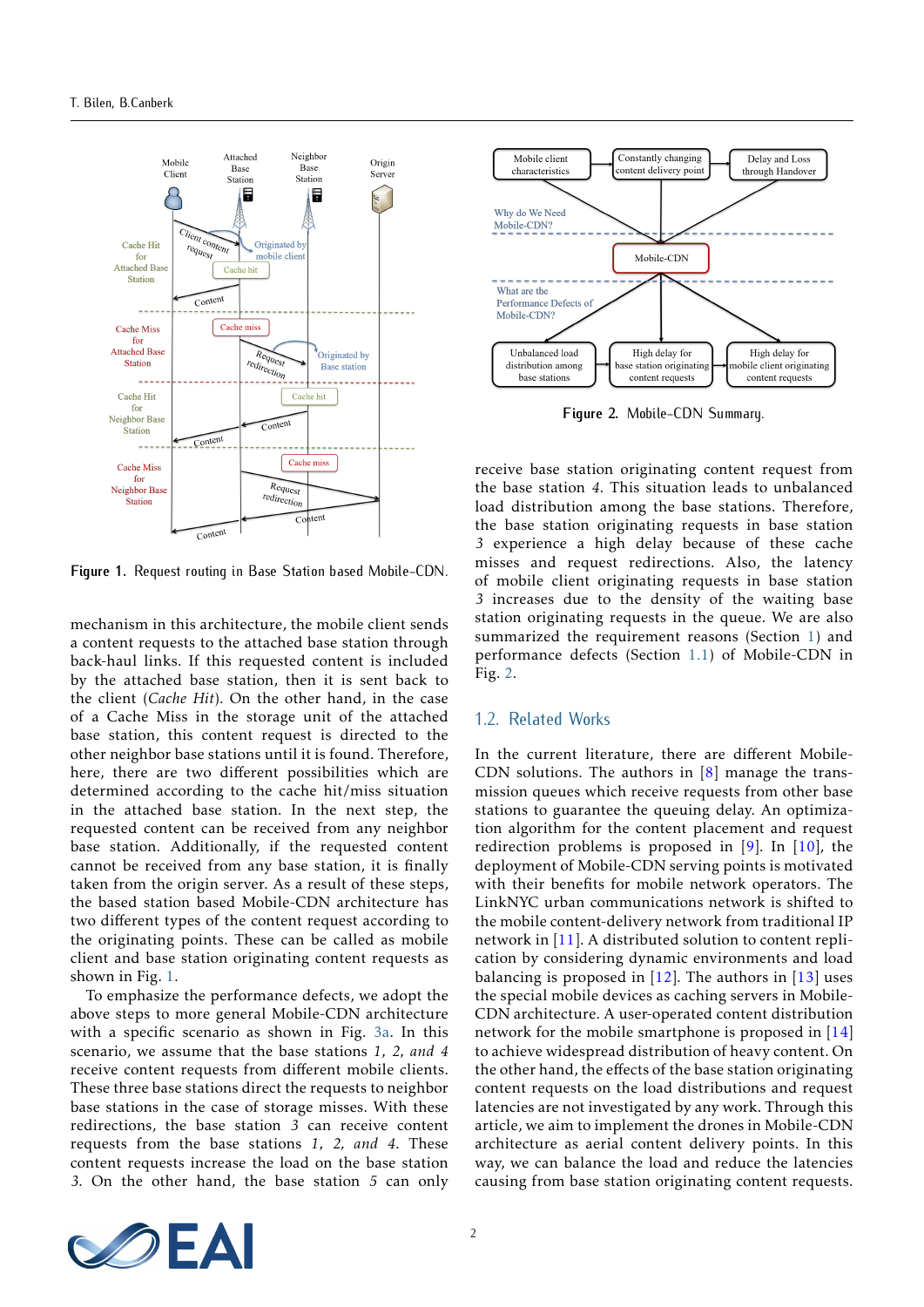As summarized in [\[15\]](#page-6-7), drones can be used in the cellular network to support the small cells during intensive traffic. But, the drones are not yet implemented in a Mobile-CDN architecture for content delivery by any work

# 1.3. Article Contributions

In this article, we aim to create aerial content delivery points at the sky by deploying drones in Mobile-CDN architecture. This offers a more effective and inexpensive solution without changing the Mobile-CDN infrastructure. The drone deployment also enables load balancing by taking over requests from base stations. Additionally, the mobile client and base station originating latencies can be reduced with the drone-aided content delivery. With a more detailed description, in this work, we model each base station according to the M/M/c queuing system to determine the queuing loads. After the base station load determination, we can detect the heavily-loaded base station to transfer the drones by taking advantage of the Barabasi-Albert model. On the other hand, we model the drones based on the M/M/c/c queuing system. Thanks to this model, we can utilize the Erlang-B parameter to determine the blocking probability of drones due to the fact that they have less tolerance and capacity compared to the base stations. We manage these operations through the controller in three modules as load determination, assistant drone requirement determination, and additional drone transfer probability as explained in the next sections.

We organize the rest of the paper as follows: we give the proposed drone-aided Mobile-CDN architecture in Section II. The performance of the proposed approach is evaluated in Section III. The Section IV concludes the paper.

## **2. Drone-Aided Mobile-CDN Architecture**

We consider a network architecture where base stations, mobile clients, origin server, assistant drones, and Ground Control Center (GCC) are deployed as shown in Fig. [3b.](#page-3-1) Each *base station* include a storage unit to replicate the content from the origin server. The *mobile clients* send a request to the attached base station to reach the required content. Also, each base station is represented with a 6-bit Base Station Identity Code (BSIC). In this model, we use this code also to specify the base stations to which drones will be transferred. The *origin server* includes the main web contents and these contents are replicated to the storage units of the base stations according to the push-based mechanism. The *assistant drones* are considered as aerial content delivery points in addition to the base stations. These assistant drones help to related base stations by replying to the content requests. In this way, drones can take over the load on base stations to obtain a load-balanced Mobile-CDN architecture with reduced latencies. These drones use the microSD card as a storage unit like commercial drones. With SD cards, we can obtain scalable capacity with less cost. The assistant drones should be registered to the network before adding. The IP addresses, MAC addresses, and placement IDs are added during the registration process of drones. Here, the placement IDs are the BSICs of the base stations Also, note that the drones are connected to the mobile clients through the radio interface. The *GCC* is the main control point for the drones with two modules as load determination and assistant drone requirement determination as shown in Fig. [3b](#page-3-1) .

In the proposed model, the GCC first observes the queuing loads of base stations  $[16]$ ,  $[17]$ . In this way, we can decide the loaded base stations to sent assistant drones as aerial content delivery points. For this aim, we also utilize the *Barabasi-Albert Model*. After the base station determination, we analyze the *Erlang-B* parameter of the drones to decide the request number to be serviced without blocking and transfer additional drones. The details of these procedures are explained in the following subsections.

# 2.1. Load Determination Module

In this module, we model the base stations based on the M/M/c queuing system by only considering the base station originating content requests. Here, a base station receives the content requests from the *n* neighbor base station with arrival rates as  $\lambda_1$ ,  $\lambda_2$ , ...,  $\lambda_n$  according to the Poisson distribution. Thus, the total arrival rate for this base station is represented as *λ*. But, the service rate of the base station equals for all requests and is represented as  $\mu$ . Here, the steady state system size probabilities can be found by using Eq. [1.](#page-2-0)

<span id="page-2-0"></span>
$$
p_n = \begin{cases} \frac{\lambda^n}{n!\mu^n} p_0, & (0 \le n < c) \\ \frac{\lambda^n}{c^{n-c}c!\mu^n} p_0, & (n \ge c), \end{cases} \quad \forall i = 1, \dots, N \qquad (1)
$$

In Eq. [1,](#page-2-0)  $p_0$  is the probability that the queue of the base station is empty and it is found as given in Eq. [2.](#page-2-1)

<span id="page-2-1"></span>
$$
p_0 = \left(\sum_{0}^{c-1} \frac{\lambda^n}{n!\mu^n} + \sum_{n=c}^{\infty} \frac{\lambda^n}{c^{n-c}c!\mu^n}\right)^{-1}, \quad \forall i = 1, ..., N \quad (2)
$$

Then, we can find the queue load of the corresponding base station  $(L_q)$  by using Eq. [3.](#page-2-2)

<span id="page-2-2"></span>
$$
L_q = \left(\frac{r^c \rho}{c!(1-\rho)^2}\right) p_0, r = \lambda/\mu \tag{3}
$$

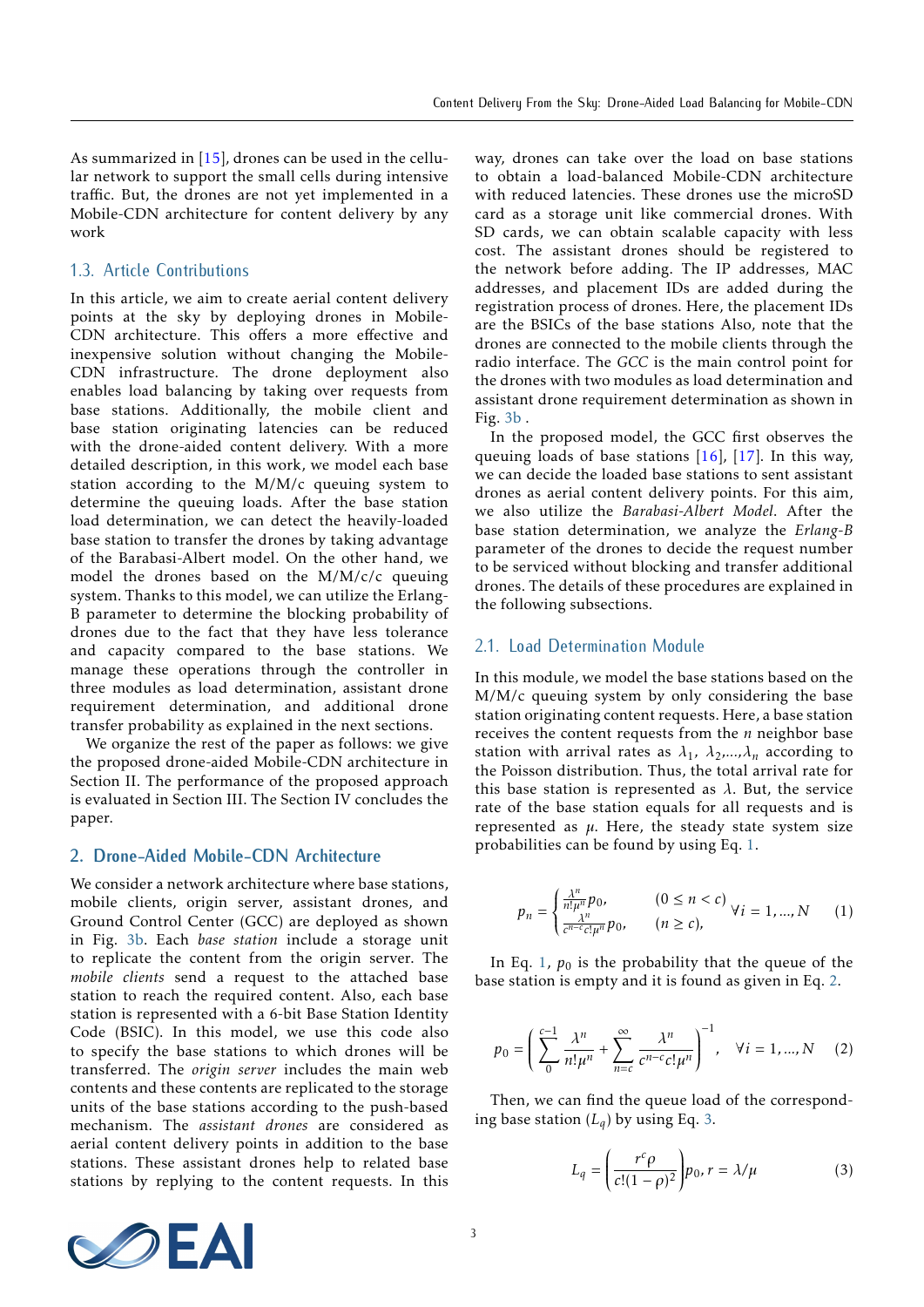<span id="page-3-0"></span>

**Figure 3.** Mobile-CDN architectures for the base station based and proposed approaches

In this module, we can determine the queue loads of base stations by observing *L<sup>q</sup>* parameter. In the next step, we select the loaded base stations among them sequentially by utilizing the Barabasi-Albert Model as explained in the upcoming subsection.

# 2.2. Assistant Drone Requirement Determination Module

The *Barabasi-Albert* is one of the important models to explain the scale-free networks. If a network is inhomogeneous and some nodes experience more load through connections, then it is evaluated as a scale-free network instead as random.

By considering these, we can represent the base stations as nodes on a graph. In this graph, the degree of a node represents the number of base stations neighbor to it. Therefore, some nodes have higher degrees compared to others. Accordingly, the created graph follows the *power-law degree distribution*. Also, as explained above, the base stations can accept the content requests as client and base station originating. Here, we only consider the base station originating content requests. According to these requests, some base stations can accept more request from other base stations with an increasing degree. As a result, we can represent the base station graph as a scale-free network and we can utilize the Barabasi-Albert Model.

By keeping these explanations in mind, the Barabasi-Albert Model uses two mechanisms as *growth* and *prefential attachment*. In this paper, we use these two mechanisms to determine the loaded base stations to which assistant drones will be transferred. The

<span id="page-3-1"></span>*Growth* refers that the number of nodes on the network increases over time. Here, we consider the increasing nodes as assistant drones to diminish the load of the corresponding base station. The *Prefential Attachment* explain that the newly added nodes ordinarily connect to nodes with large *degrees*. Here, we consider that the assistant drones are transferred to the base stations which have large *loads* instead of degrees. Therefore, we calculate that the base station with load *L<sup>i</sup>* requires an assistant drone with the  $P_{L_i}$  probability as  $P_{L_i}$  =  $\frac{L_i}{\sum_{i=1}^{\infty} L_i}$  $\forall i = 1, ..., N$ .

**How do We Handle Low Capacity Drones?.** As explained above, we utilize the Barabasi-Albert Model to determine the base stations which require assistant drones. The Barabasi-Albert Model adds a node to the network one at a time. But here, we determine the additional assistant drones according to their capacities instead of continuous insertion. To achieve this, we model the drones with the M/M/c/c queuing system.

The M/M/c/c queuing system does not include a queue. Therefore, if all sections of the drones are already in use, then the new content request is blocked. The aborted requests are not kept in the queueing system. The main reason for choosing this queuing system is that the drones have lower capacity and energy compared to the base stations. In this model, *λ<sup>d</sup>* and *µ<sup>d</sup>* represent the arrival and service rates of the drones, respectively. Also, the request flows of the drones can be divided into three components as carried, offered, and blocked requests. Here, the carried requests are actually processed by the drone. On the other hand,

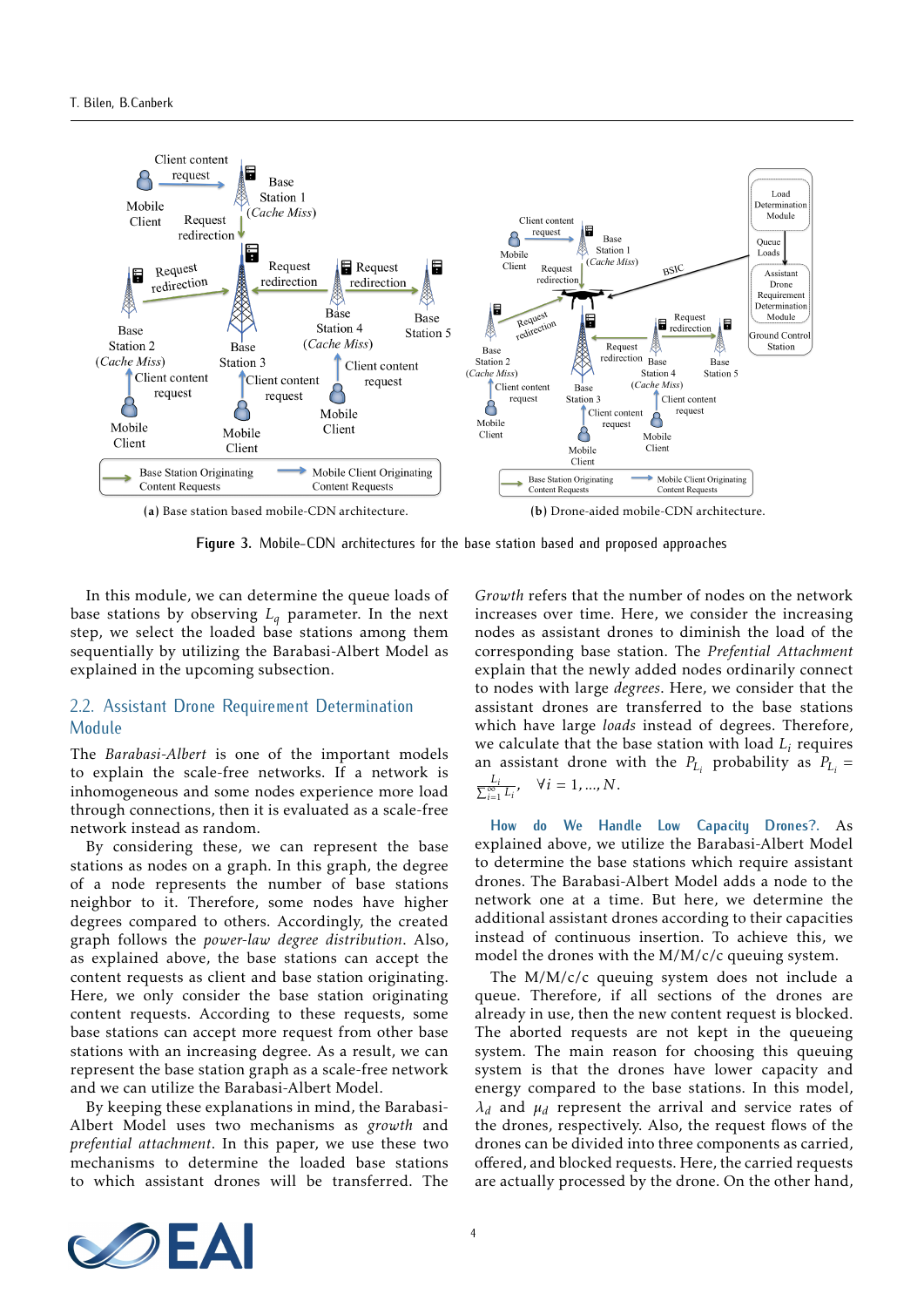the offered requests are the amount of request to be handled by the drone in the absence of any restrictions. Then, the blocked requests are the difference between the carried and offered requests.

In this model, our aim is to find the blocked request probabilities of the assistant drones. Because these values give us the possibility of transferring a new assistant drone to the corresponding base station. Accordingly, the blocking probability of the incoming content requests is equal to find the *Erlang-B* parameter as given with Eq. [4.](#page-4-0)

<span id="page-4-0"></span>
$$
p_b = \frac{r^c}{c!} \left| \sum_{i=0}^{c} \frac{r^i}{i!}, \quad r = \lambda/\mu, \quad \forall i = 1, ..., N \right| \tag{4}
$$

As a summary, if the queuing load of the base station and *Erlang-B* of drone are still high then we transfer a new drone to this base station according to the Barabasi-Albert Model until obtaining a load-balanced Mobile-CDN architecture. This methodology also enable us to obtain an energy efficient Mobile-CDN architecture with the help of drones. Here, the drones are transferred according to the Barabasi-Albert Model. This leads that the drones use their energy effectively without being too loaded.

### **3. Performance Evaluation**

#### 3.1. Simulation Environment

The performance of the proposed method is evaluated through MATLAB-Simulink environment. In these simulations, we take the radius, Tx power, and carrier frequency of base stations as 1km, 46dBm, and 2GHz, respectively  $[18]$ . Also, the bandwidth is taken as 10MHz with 6dB noise rise. Moreover, the users move according to the Gauss-Markov mobility model. The mobile clients transfer the content requests to the attached base station. The content request is transferred to the other base stations when storage miss is encountered. As explained above, the base stations and drones are modeled with the M/M/c and  $M/M/c/c$  queuing systems, respectively. Also, we use the MAVProxy to control the drones and Cygwin software to emulate the UNIX commands of this controller. Additionally, the SITL simulator is used to create ArduCopter instance as a content delivery point at the sky.

Also, to evaluate the proposed approach, we investigate the delays of the base station and mobile client originating requests according to the arrival request number per unit time  $(\lambda)$ . To find these delays,

we use queuing delay formula as *W<sup>q</sup>* = ĺ  $\frac{r^c \rho}{c! c \mu(1-\rho)}$  $\overline{c!c\mu(1-\rho)^2}$  $\lambda$  $p_0, r =$  $λ/μ$ . In this equation,  $p<sub>0</sub>$  is calculated by using Eq. [2.](#page-2-1) Additionally, in these simulations, we compare the proposed drone-aided Mobile-CDN architecture with the Base Station based Mobile-CDN architecture.

## 3.2. Simulation Results

We first observe the delay of the base station originating content requests according to the arrival request rate. The request of the mobile client is redirected to other base stations during a storage miss. The base station observes higher queuing load as given in Eq. [3](#page-2-2) if it receives a more redirected request from other base stations. Therefore, the delay of the base station originating requests increases with the storage misses and request redirections. In our proposed approach, we can reduce this delay by deploying drones for content delivery based on Eq. [4.](#page-4-0) Thus, as shown in Fig. [4a,](#page-5-0) we reduce this delay as 18% compared to the conventional Base Station based Mobile-CDN architecture. We also investigate the delay of the mobile client originating requests according to the arrival request rate. The high-density of the base station originating client requests in the queue increases the delay of mobile client originating requests. In the proposed drone-aided approach, we reduce this delay 25% compared to the Base Station based Mobile-CDN architecture as shown in Fig. [4b.](#page-5-1)

In this article, we define the unanswered requests of the mobile clients as request failures. These requests wait more in the queue of the base stations due to excessive load. Accordingly, the validity time of the requests expires and the requests are dropped. Here, we investigate the number of request failures which are observed in the busy hour of a server. The load of a server is high during a busy hour in the Base Station based Mobile-CDN architecture. But, in the proposed approach, we can reduce this load by deploying drones for content delivery. Therefore, as shown in Fig. [4c,](#page-5-2) we observe 22% less request failure compared to the Base Station based Mobile-CDN architecture.

Lastly, we observe the packet losses for the proposed drone-aided and Base Station based Mobile-CDNs. In the Base Station based Mobile-CDN, we observe high packet losses and request drops due to queue overload. On the other hand, we can balanced load distribution among the base stations thanks to the drone deployment. Correspondingly, the proposed drone-aided Mobile-CDN has %31 less packet loss compared to the Base Station based Mobile-CDN architecture.

## **4. Conclusion**

In this paper, we propose deploying the drones as aerial content delivery points in the Mobile-CDN architecture. This enables us to obtain a load balanced Mobile-CDN architecture with reduced latencies. We modeled the base stations with the M/M/c queuing

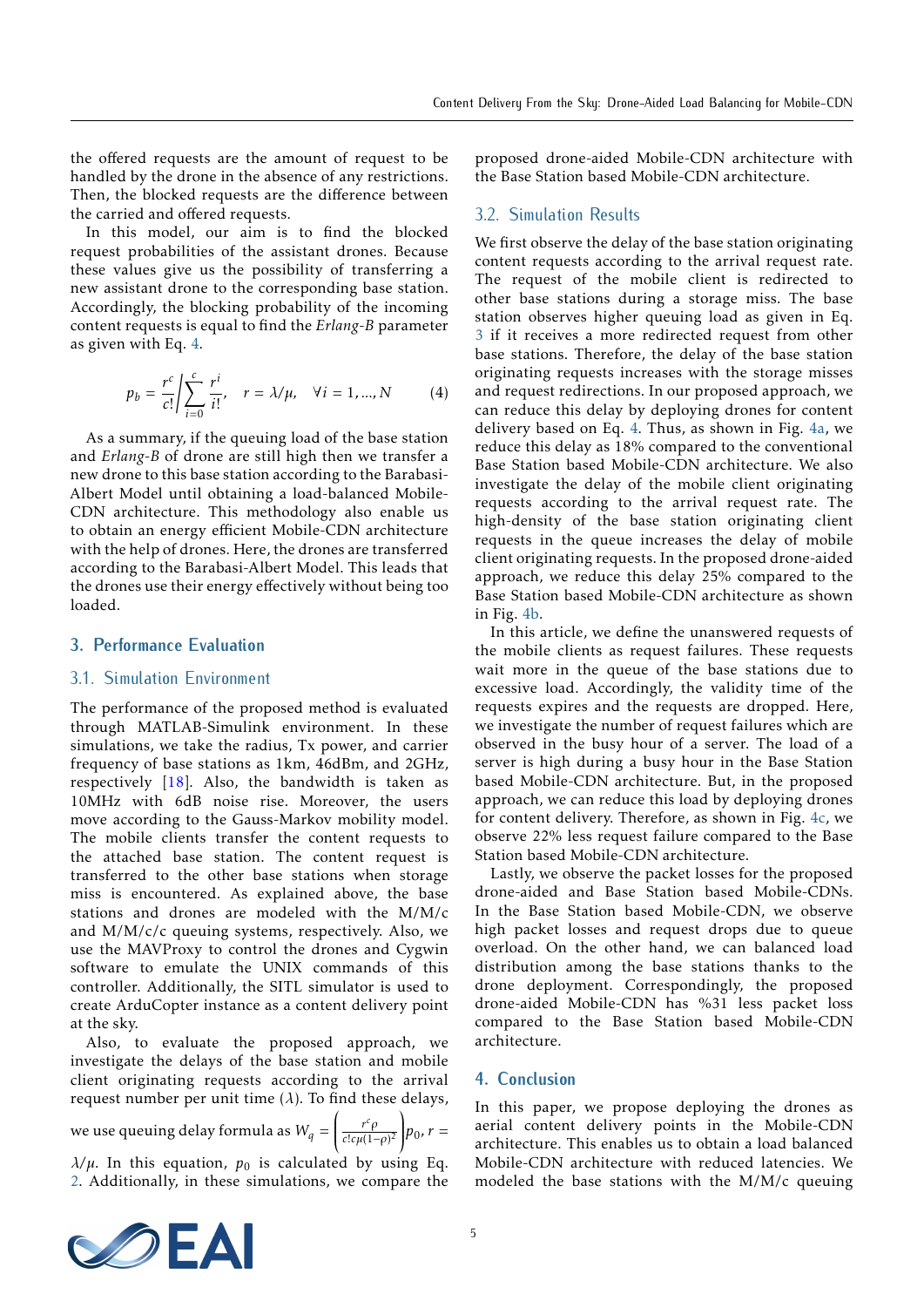<span id="page-5-0"></span>

(a) Delay of base station originating content requests.



<span id="page-5-1"></span>(b) Delay of mobile client originating content requests.

<span id="page-5-2"></span>

(c) Request failure analysis.

(d) Packet loss analysis.

**Figure 4.** Performance Evaluation Results.

system to obtain the queuing loads. Then, we utilize the Barabasi-Albert model to detect the loaded base stations gradually. Also, we model the drones according to the  $M/M/c/c$  queuing system to calculate the Erlang-B parameters which are used in the determination of additional drones. The capacity and energy constraints of drones are the main reasons to select different models from the base stations.

#### **References**

- [1] BILEN, T., AHMADI, H., CANBERK, B. and DUONG, T.Q. (2022) Aeronautical networks for in-flight connectivity: A tutorial of the state-of-the-art and survey of research challenges. *IEEE Access* 10: 20053–20079. doi[:10.1109/ACCESS.2022.3151658.](https://doi.org/10.1109/ACCESS.2022.3151658)
- [2] (Cisco Visual Networking Index: Forecast and Trends, 2017-2022) .
- [3] BILEN, T. and CANBERK, B. (2019) Deliver the content over multiple surrogates: A request routing model for high bandwidth requests. *Computer Communications* 146: 39– 47. doi[:https://doi.org/10.1016/j.comcom.2019.07.009,](https://doi.org/https://doi.org/10.1016/j.comcom.2019.07.009) URL [https://www.sciencedirect.com/science/](https://www.sciencedirect.com/science/article/pii/S0140366418309885) [article/pii/S0140366418309885](https://www.sciencedirect.com/science/article/pii/S0140366418309885).
- [4] BILEN, T. and CANBERK, B. (2019) Handover-aware content replication for mobile-cdn. *IEEE Networking Letters* 1(1): 10–13. doi[:10.1109/LNET.2018.2873982.](https://doi.org/10.1109/LNET.2018.2873982)
- [5] BILEN, T. and CANBERK, B. (2015) Binary context tree based middleware for next generation context aware networks. In *2015 3rd International Conference on Future Internet of Things and Cloud*: 93–99. doi[:10.1109/FiCloud.2015.67.](https://doi.org/10.1109/FiCloud.2015.67)
- [6] Han, T., Ansari, N., Wu, M. and Yu, H. (2013) On accelerating content delivery in mobile networks. *IEEE Communications Surveys Tutorials* 15(3): 1314–1333. doi[:10.1109/SURV.2012.100412.00094.](https://doi.org/10.1109/SURV.2012.100412.00094)